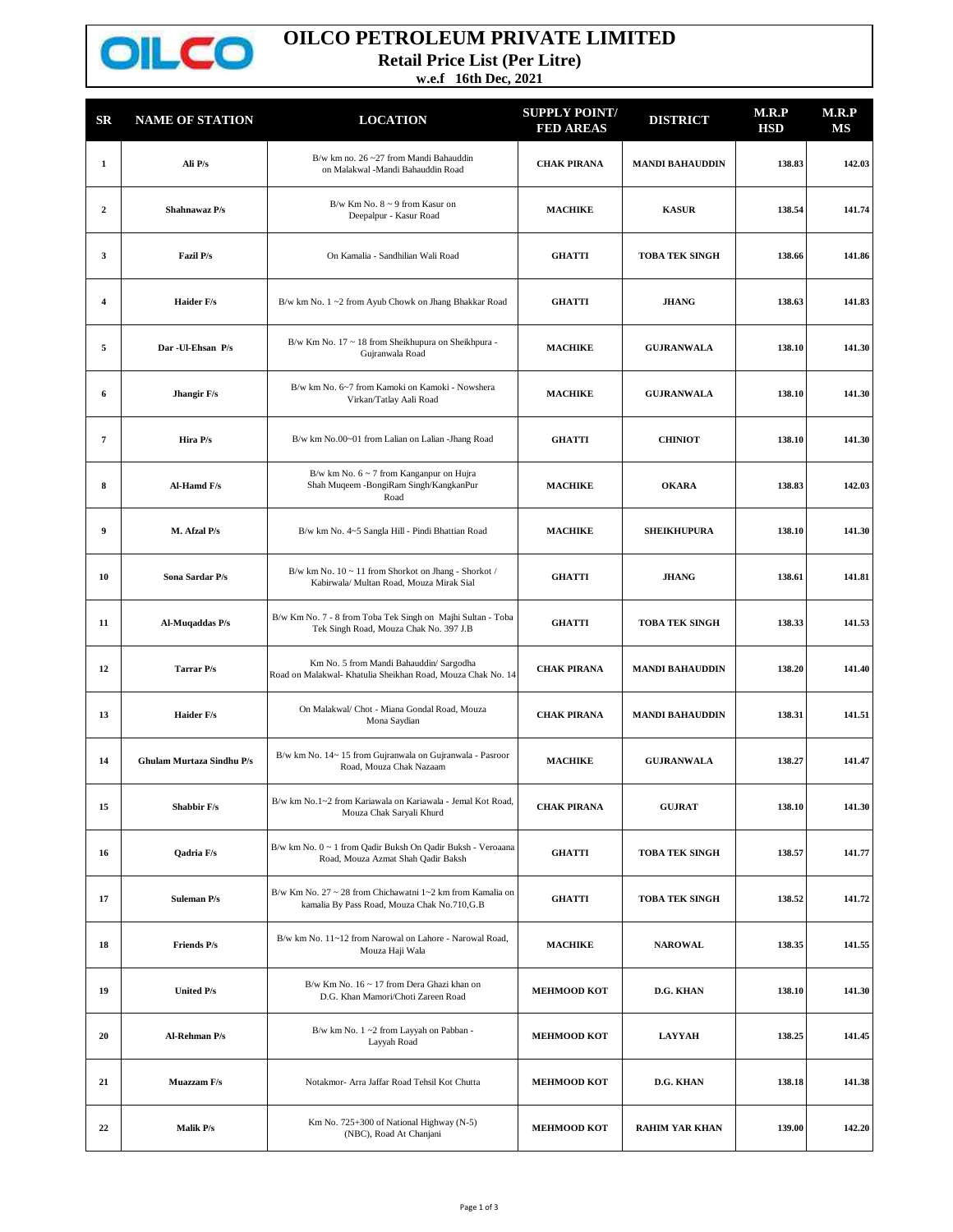

## **OILCO PETROLEUM PRIVATE LIMITED**

**Retail Price List (Per Litre)**

**w.e.f 16th Dec, 2021**

| $_{\rm SR}$ | <b>NAME OF STATION</b> | <b>LOCATION</b>                                                                                                      | <b>SUPPLY POINT/</b><br><b>FED AREAS</b> | <b>DISTRICT</b>       | M.R.P<br><b>HSD</b> | M.R.P<br>MS |
|-------------|------------------------|----------------------------------------------------------------------------------------------------------------------|------------------------------------------|-----------------------|---------------------|-------------|
| 23          | Al-Raheem F/s          | Chak No.123 - B/TDA B/w Km No. 1 ~ 2 from Layyah-Multan<br>By Pass Road on Layyah City- Multan/ DG Khan By Pass Road | <b>MEHMOOD KOT</b>                       | <b>LAYYAH</b>         | 138.24              | 141.44      |
| 24          | <b>Awaisia P/s</b>     | Km No. 10 of Chowk Bahadar Pur to Chowk Shahbaz Pur Road                                                             | <b>MEHMOOD KOT</b>                       | <b>RAHIM YAR KHAN</b> | 139.48              | 142.68      |
| 25          | Al-Murtaza P/s         | B/w km No. 38 ~ 39 from Layyah on Garh Maharaja - Chowk<br>Azam ~ Layyah Road, Mouza 375/ TDA                        | <b>MEHMOOD KOT</b>                       | <b>LAYYAH</b>         | 138.47              | 141.67      |
| 26          | M. Shafi P/s           | Km No. 3 ~ 4 from Naiwala Bangla on Naiwala Bangla<br>- Shirinwala Road, Mouza Chak No. 142/9 -L                     | <b>SAHIWAL</b>                           | <b>SAHIWAL</b>        | 138.10              | 141.30      |
| 27          | AL-Karam P/s           | B/w km No.0~1 from Fattoo Mor on Fattoo Mor Nai Wala<br>Bangla Road, Mouza Chak No.133/9-L                           | <b>SAHIWAL</b>                           | <b>SAHIWAL</b>        | 138.10              | 141.30      |
| 28          | Rana F/s               | 4 km from N(5) Gamber Chowk on Noor Shah-Ghamber Road                                                                | <b>SAHIWAL</b>                           | <b>SAHIWAL</b>        | 138.10              | 141.30      |
| 29          | Ellahi Baksh P/s       | 2.9 km from 50 Pull Adda on Ghaziabad - Kassowal Road                                                                | <b>SAHIWAL</b>                           | <b>SAHIWAL</b>        | 138.10              | 141.30      |
| 30          | <b>Chaudhary P/s</b>   | B/w km No. 6~7 from Adda Shabeel on Adda<br>Shabeel - Naiwala Bangla Road, Chak No. 140/9 - L                        | <b>SAHIWAL</b>                           | <b>SAHIWAL</b>        | 138.10              | 141.30      |
| 31          | <b>Munawar P/s</b>     | B/w km No. 77~78 from Bahawal pur & B/w 98~99 from<br>Bahawal Nagar on Bahawalpur Road, Mouza Qaim Pur               | <b>VEHARI</b>                            | <b>BAHAWALPUR</b>     | 138.10              | 141.30      |
| 32          | AL-Madina P/s          | B/w km No. 0~1 from Kassowal on Kassowal<br>- Talumba Road, Mouza Chak No. 4/14-L                                    | <b>SAHIWAL</b>                           | <b>SAHIWAL</b>        | 138.10              | 141.30      |
| 33          | <b>Adil Hamza P/s</b>  | B/w km No.5~6 from Taj Chowk on Taj Chowk -<br>Ahmedpur/Chowk Sawatera Road, Mouza Ahmed Pur Lumma                   | <b>MEHMOOD KOT</b>                       | <b>RAHIM YAR KHAN</b> | 139.00              | 142.20      |
| 34          | Nayyar P/s             | B/w Km No.7~8 on Qadirpur/ Rawan - Tatepur Road,<br>MouzaTatepur,                                                    | MEHMOOD KOT                              | <b>MULTAN</b>         | 138.17              | 141.37      |
| 35          | Zam Zam P/s            | B/w km No. 21~22 from Minchinabad on<br>Minchinabad - Head Sulemanki Road, Mouza Shrafpur                            | <b>VEHARI</b>                            | <b>BAHAWALNAGAR</b>   | 138.77              | 141.97      |
| 36          | Afzal & Sons P/s       | B/w km No.0~1 from Adda Bareka on Hasil Saru-Head<br>Sulemanki/Macleod Gunj Road, Mouza Bareka Ottar                 | <b>VEHARI</b>                            | <b>BAHAWALNAGAR</b>   | 138.86              | 142.06      |
| 37          | Lilla F/s              | b/w Km No. 40 ~ 41 Khushab /Lilla - Pind<br>Dad Khan Road                                                            | <b>GHATTI</b>                            | <b>KUSHAB</b>         | 138.89              | 142.09      |
| 38          | <b>Gondal P/s</b>      | $B/w$ 10 ~ 11 km from Bhera on<br>Malakwal/Bhera - Shahpur/Johrian Road                                              | <b>GHATTI</b>                            | <b>SARGODHA</b>       | 138.69              | 141.89      |
| 39          | Nazim P/s              | B/w Km No. 9 ~ 8 from Abdaal Chowk on Abdaal to Hujjan<br>Road, Mouza Salam                                          | <b>GHATTI</b>                            | <b>SARGODHA</b>       | 138.49              | 141.69      |
| 40          | Ali P/s                | 1.4 Km from Sillanwali By Pass Chowk on Sillanwali<br>Barana Road                                                    | <b>GHATTI</b>                            | <b>SARGODHA</b>       | 138.24              | 141.44      |
| 41          | Ali Petroleum          | B/w Km No.24 ~ 25 from Fath Pur on Mianwali - Muzaffargarh<br>Road, Mouza Chak No. 67/ML                             | <b>KOTLA JAM</b>                         | <b>BHAKKAR</b>        | 138.10              | 141.30      |
| 42          | Afnan F/s              | B/w km No. 54 ~ 55 from Bhakkar on Kallur<br>Kot - Bhakkar Road, Mouza Kaluual Dagar                                 | <b>KOTLA JAM</b>                         | <b>BHAKKAR</b>        | 138.10              | 141.30      |
| 43          | Draz Khel Brothers P/s | B/w km No. 17~18 from Sargodha on Sargodha - Khushab/<br>Mianwali Road, Mouza Dhrema                                 | <b>GHATTI</b>                            | <b>SARGODHA</b>       | 138.40              | 141.60      |
| 44          | Fakhr-E-Lasani P/S     | 6.4 km from Wagha Stop & 1.9 km from<br>Kingra Adda Stop on Kingra Sialkot Road, Mouza Bhaloor<br>Barhamna           | <b>MACHIKE</b>                           | <b>SIALKOT</b>        | 138.85              | 142.05      |